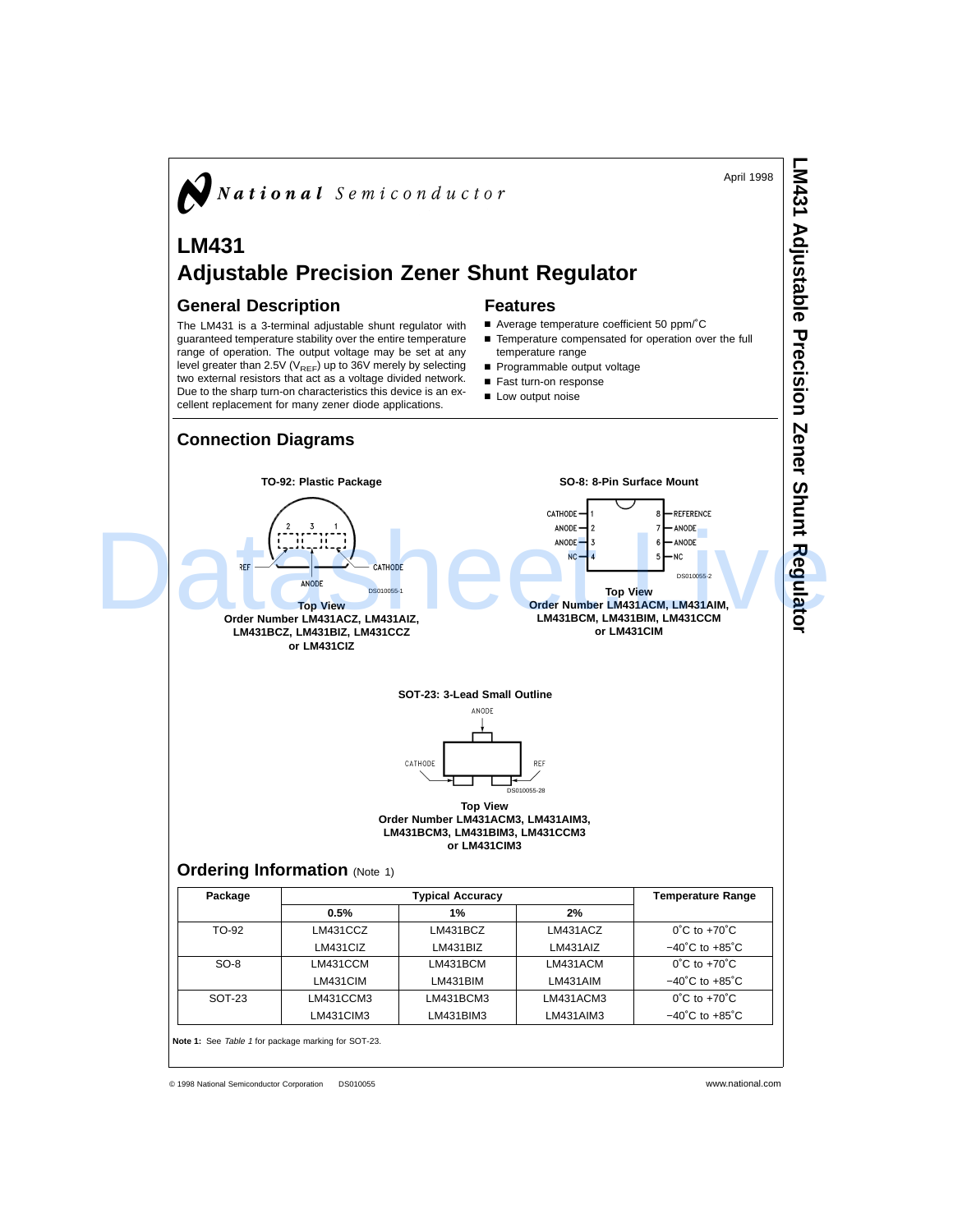### **Absolute Maximum Ratings (Note 2)**

**If Military/Aerospace specified devices are required, please contact the National Semiconductor Sales Office/ Distributors for availability and specifications.**

| Storage Temperature Range                 | $-65^{\circ}$ C to $+150^{\circ}$ C |
|-------------------------------------------|-------------------------------------|
| Operating Temperature Range               |                                     |
| Industrial (LM431xI)                      | $-40^{\circ}$ C to $+85^{\circ}$ C  |
| Commercial (LM431xC)                      | $0^{\circ}$ C to $+70^{\circ}$ C    |
| Lead Temperature                          |                                     |
| TO-92 Package/SO-8 Package/SOT-23 Package |                                     |
| (Soldering, 10 sec.)                      | $265^{\circ}$ C                     |
| Internal Power Dissipation (Notes 3, 4)   |                                     |
| TO-92 Package                             | 0.78W                               |
| SO-8 Package                              | 0.81W                               |
| SOT-23 Package                            | 0.28W                               |

| Cathode Voltage            | 37V                   |
|----------------------------|-----------------------|
| Continuous Cathode Current | $-10$ mA to $+150$ mA |
| Reference Voltage          | $-0.5V$               |
| Reference Input Current    | $10 \text{ mA}$       |

# **Operating Conditions**

|                 | Min              | Max    |
|-----------------|------------------|--------|
| Cathode Voltage | $V_{\text{PEE}}$ | 37V    |
| Cathode Current | $1.0 \text{ mA}$ | 100 mA |

#### **LM431 Electrical Characteristics**

#### $T_A$  = 25°C unless otherwise specified

| Symbol                       | <b>Parameter</b>                          | <b>Conditions</b>                                                                        | Min                                                               | Typ   | Max    | <b>Units</b> |        |
|------------------------------|-------------------------------------------|------------------------------------------------------------------------------------------|-------------------------------------------------------------------|-------|--------|--------------|--------|
| $V_{REF}$                    | Reference Voltage                         | $V_7 = V_{RFF}$ , $I_1 = 10$ mA                                                          |                                                                   | 2.440 | 2.495  | 2.550        | $\vee$ |
|                              |                                           | LM431A (Figure 1)                                                                        |                                                                   |       |        |              |        |
|                              |                                           | $V_7 = V_{RFF}$ , $I_1 = 10$ mA                                                          |                                                                   | 2.470 | 2.495  | 2.520        | $\vee$ |
|                              |                                           | LM431B (Figure $1)$                                                                      |                                                                   |       |        |              |        |
|                              |                                           | $V_7 = V_{BFE}$ , $I_1 = 10$ mA                                                          |                                                                   | 2.485 | 2.500  | 2.510        | $\vee$ |
|                              |                                           | LM431C (Figure $1)$                                                                      |                                                                   |       |        |              |        |
| $V_{DEV}$                    | Deviation of Reference Input Voltage Over | $V_7 = V_{RFF}$ , $I_1 = 10$ mA,                                                         |                                                                   |       | 8.0    | 17           | mV     |
|                              | Temperature (Note 5)                      | $T_A$ = Full Range (Figure 1)                                                            |                                                                   |       |        |              |        |
| $\Delta V_{REF}$             | Ratio of the Change in Reference Voltage  |                                                                                          | $I_z$ = 10 mA $\vert$ V <sub>z</sub> from V <sub>REF</sub> to 10V |       | $-1.4$ | $-2.7$       | mV/V   |
| $\Delta V_Z$                 | to the Change in Cathode Voltage          |                                                                                          | (Figure 2) $\vert$ V <sub>z</sub> from 10V to 36V                 |       | $-1.0$ | $-2.0$       |        |
| $I_{REF}$                    | Reference Input Current                   | $R_1 = 10 k\Omega$ , $R_2 = \infty$ ,                                                    |                                                                   |       | 2.0    | 4.0          | μA     |
|                              |                                           | $I_1$ = 10 mA (Figure 2)                                                                 |                                                                   |       |        |              |        |
| $\left.\propto\right _{REF}$ | Deviation of Reference Input Current over | $R_1 = 10 k\Omega$ , $R_2 = \infty$ ,<br>$I_1 = 10$ mA,<br>$T_A$ = Full Range (Figure 2) |                                                                   |       |        |              |        |
|                              | Temperature                               |                                                                                          |                                                                   |       | 0.4    | 1.2          | μA     |
|                              |                                           |                                                                                          |                                                                   |       |        |              |        |
| $I_{Z(MIN)}$                 | Minimum Cathode Current for Regulation    | $V_7 = V_{REF}$ (Figure 1)                                                               |                                                                   |       | 0.4    | 1.0          | mA     |
| $I_{Z(OFF)}$                 | Off-State Current                         | $V_7 = 36V$ , $V_{REF} = 0V$ (Figure 3)                                                  |                                                                   |       | 0.3    | 1.0          | μA     |
| r <sub>z</sub>               | Dynamic Output Impedance (Note 6)         | $V_7 = V_{RFF}$ , LM431A,                                                                |                                                                   |       |        | 0.75         | Ω      |
|                              |                                           | Frequency = $0$ Hz (Figure 1)                                                            |                                                                   |       |        |              |        |
|                              |                                           | $V_7 = V_{REF}$ , LM431B, LM431C                                                         |                                                                   |       |        | 0.50         | Ω      |
|                              |                                           | Frequency = $0$ Hz (Figure 1)                                                            |                                                                   |       |        |              |        |

**Note 2:** Absolute Maximum Ratings indicate limits beyond which damage to the device may occur. Electrical specifications do not apply when operating the device beyond its rated operating conditions.

**Note 3:**  $T_{J \text{ Max}} = 150^{\circ}$ C.

**Note 4:** Ratings appy to ambient temperature at 25˚C. Above this temperature, derate the TO-92 at 6.2 mW/˚C, the SO-8 at 6.5 mW/˚C, and the SOT-23 at 2.2 mW/ ˚C.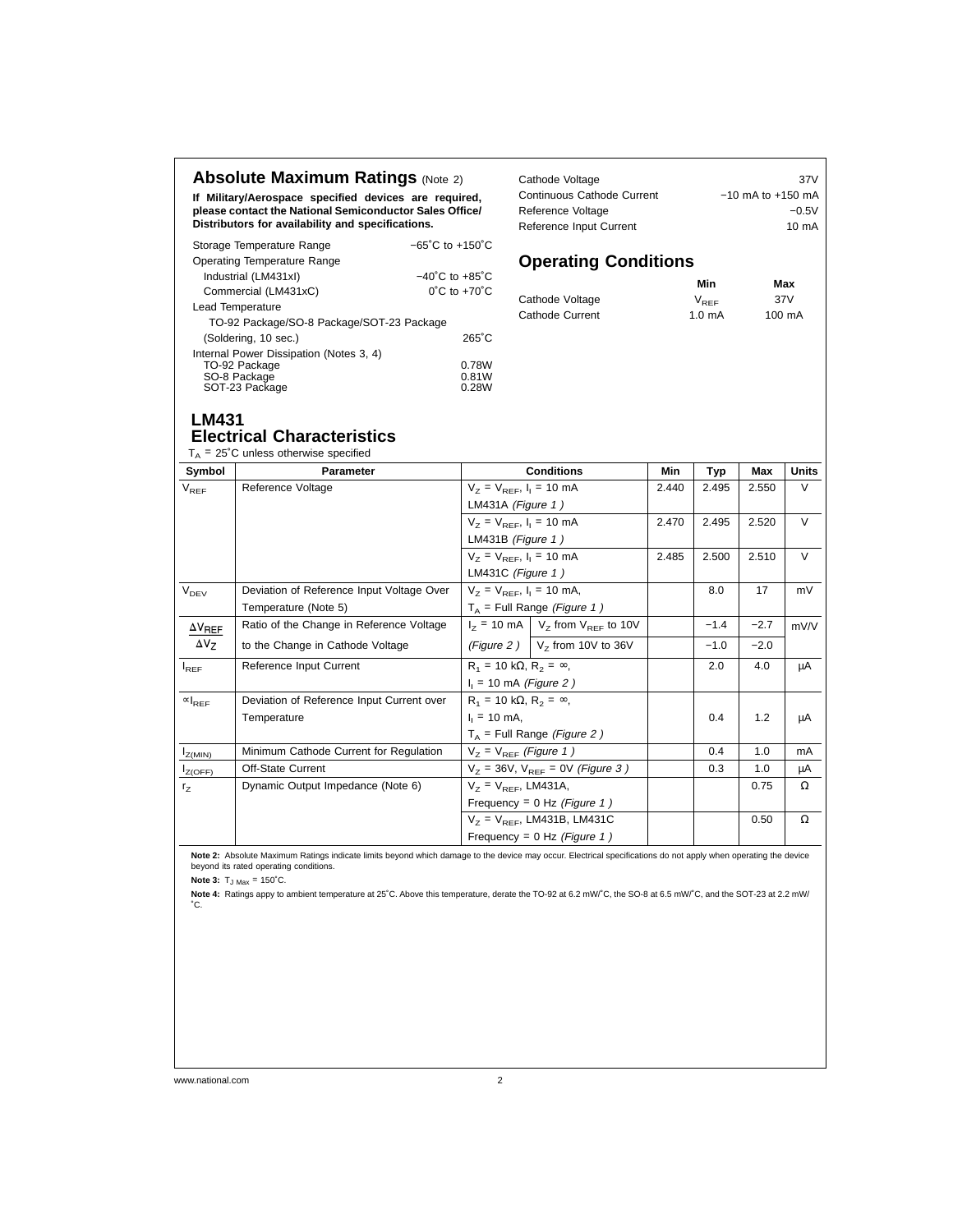## **LM431 Electrical Characteristics** (Continued)

Note 5: Deviation of reference input voltage, V<sub>DEV</sub>, is defined as the maximum variation of the reference input voltage over the full temperature range.



The average temperature coefficient of the reference input voltage,  $\propto$ V<sub>REF</sub>, is defined as:

$$
\propto V_{REF} \frac{ppm}{^{\circ}C} = \frac{\pm \left[ \frac{V_{Max}-V_{Min}}{V_{REF}\left(at\,25^{\circ}C\right)} \right]10^{6}}{T_{2}-T_{1}} = \frac{\pm \left[ \frac{V_{DEF}}{V_{REF}\left(at\,25^{\circ}C\right)} \right]10^{6}}{T_{2}-T_{1}}
$$

Where:

 $T_2 - T_1$  = full temperature change.

∝VREF can be positive or negative depending on whether the slope is positive or negative. Example:  $V_{\text{DEV}}$  = 8.0 mV,  $V_{\text{REF}}$  = 2495 mV, T<sub>2</sub> - T<sub>1</sub> = 70°C, slope is positive.

$$
\propto V_{REF} = \frac{\left[\frac{8.0 \text{ mV}}{2495 \text{ mV}}\right]10^6}{70^{\circ} \text{C}} = +46 \text{ ppm} / ^{\circ} \text{C}
$$

**Note 6:** The dynamic output impedance, r<sub>Z</sub>, is defined as:

$$
r_Z = \frac{\Delta V_Z}{\Delta I_Z}
$$

When the device is programmed with two external resistors, R1 and R2, (see Figure 2), the dynamic output impedance of the overall circuit,  $r_Z$ , is defined as:

$$
r_Z = \frac{\Delta V_Z}{\Delta I_Z} \simeq \left[ r_Z \left( 1 + \frac{R1}{R2} \right) \right]
$$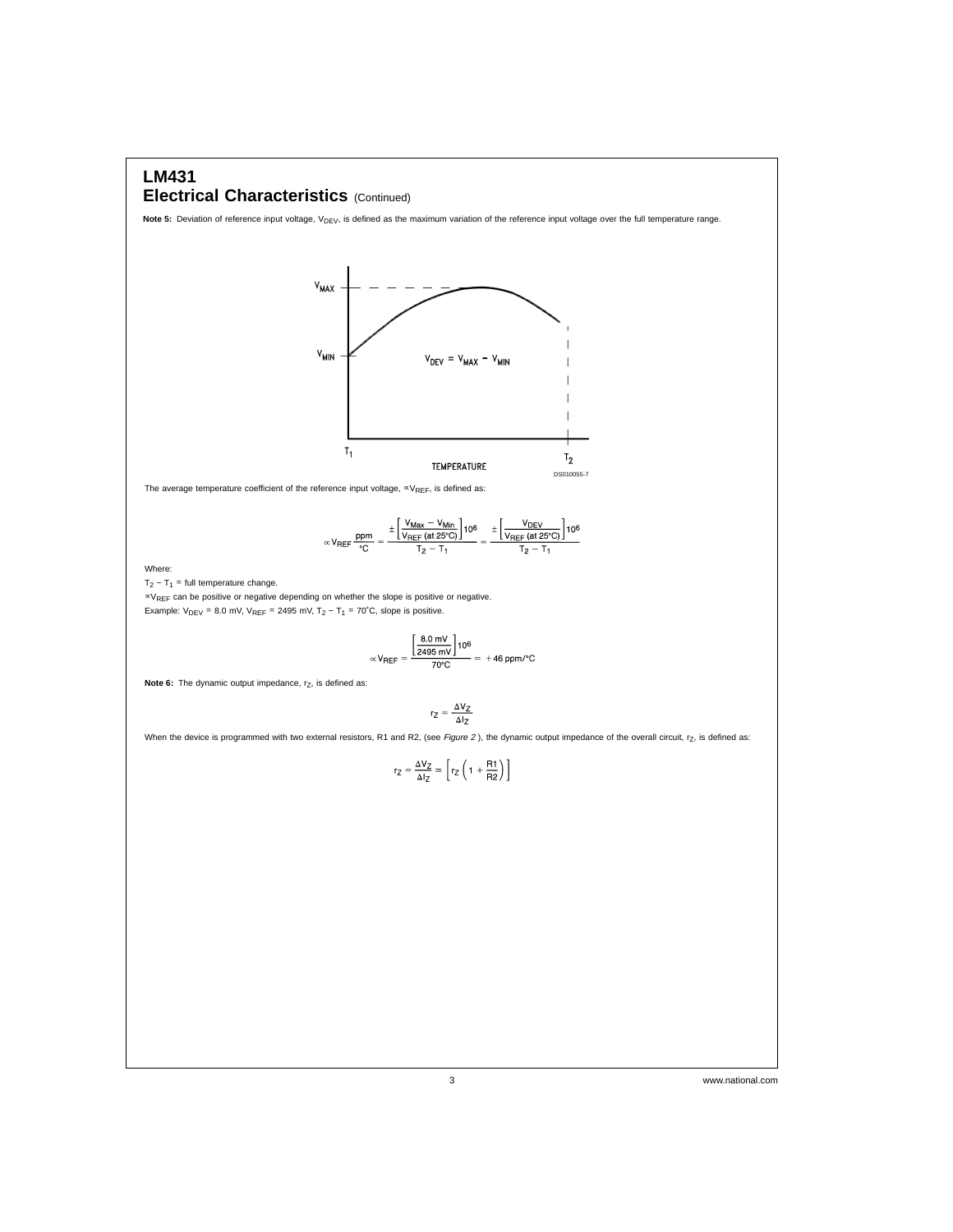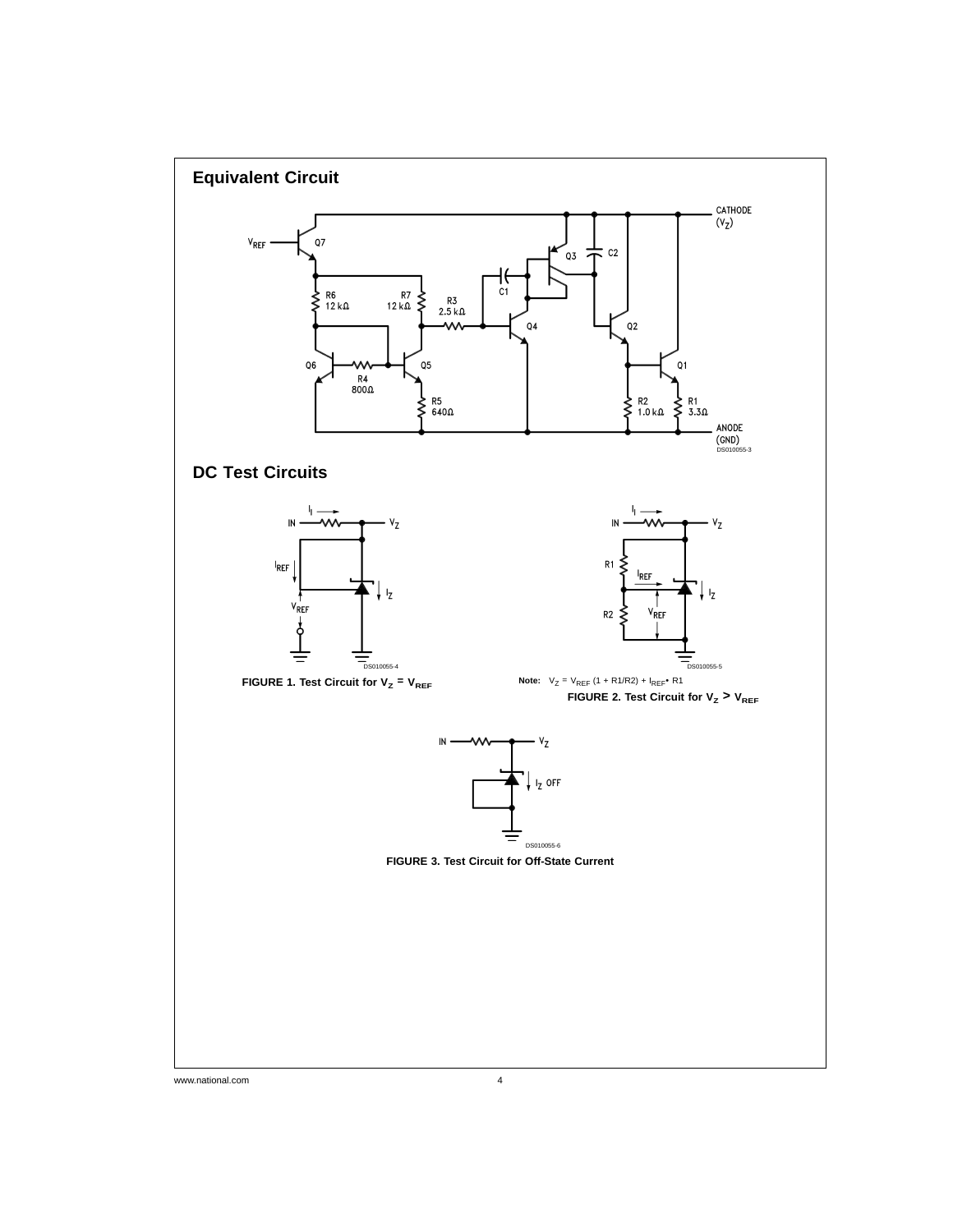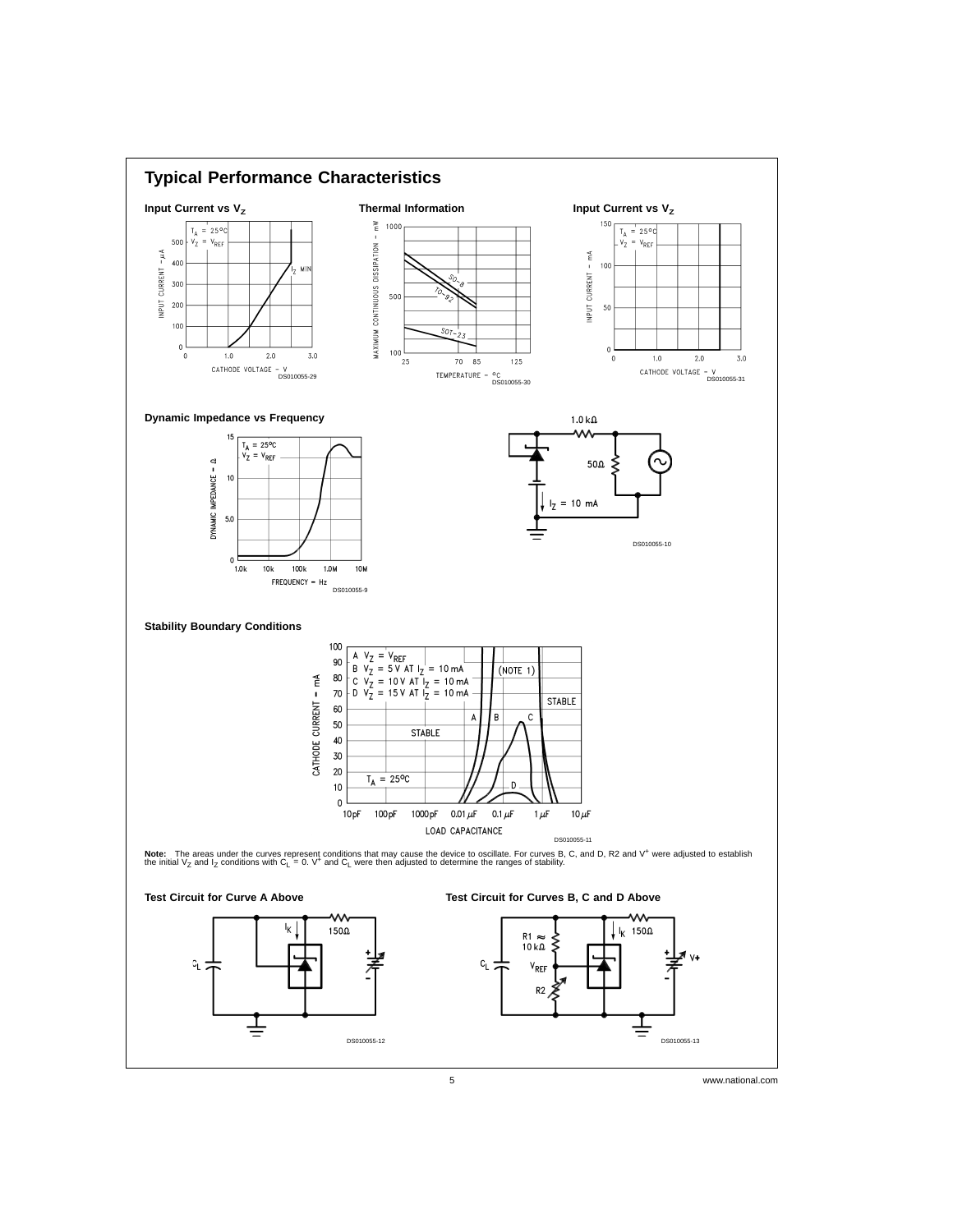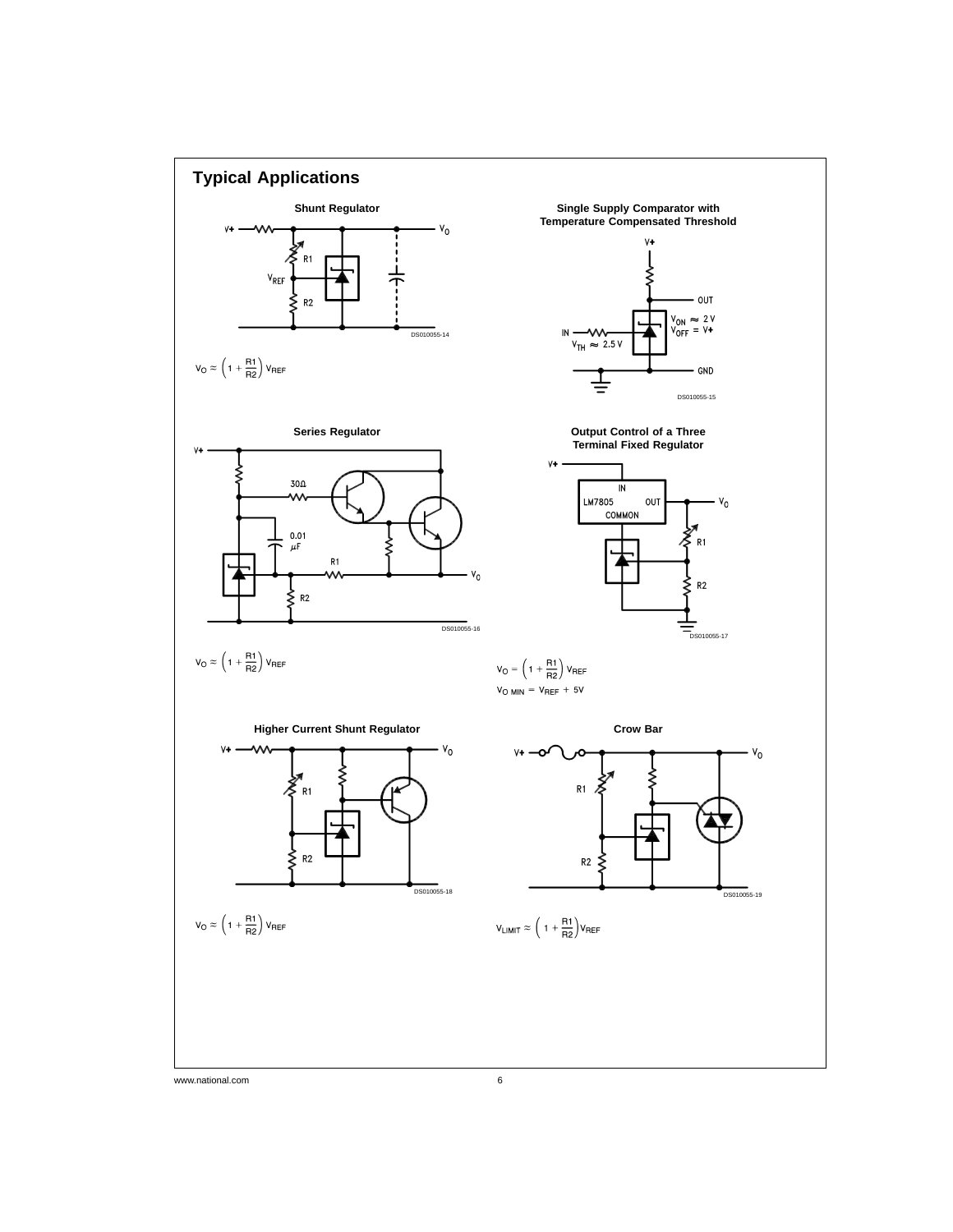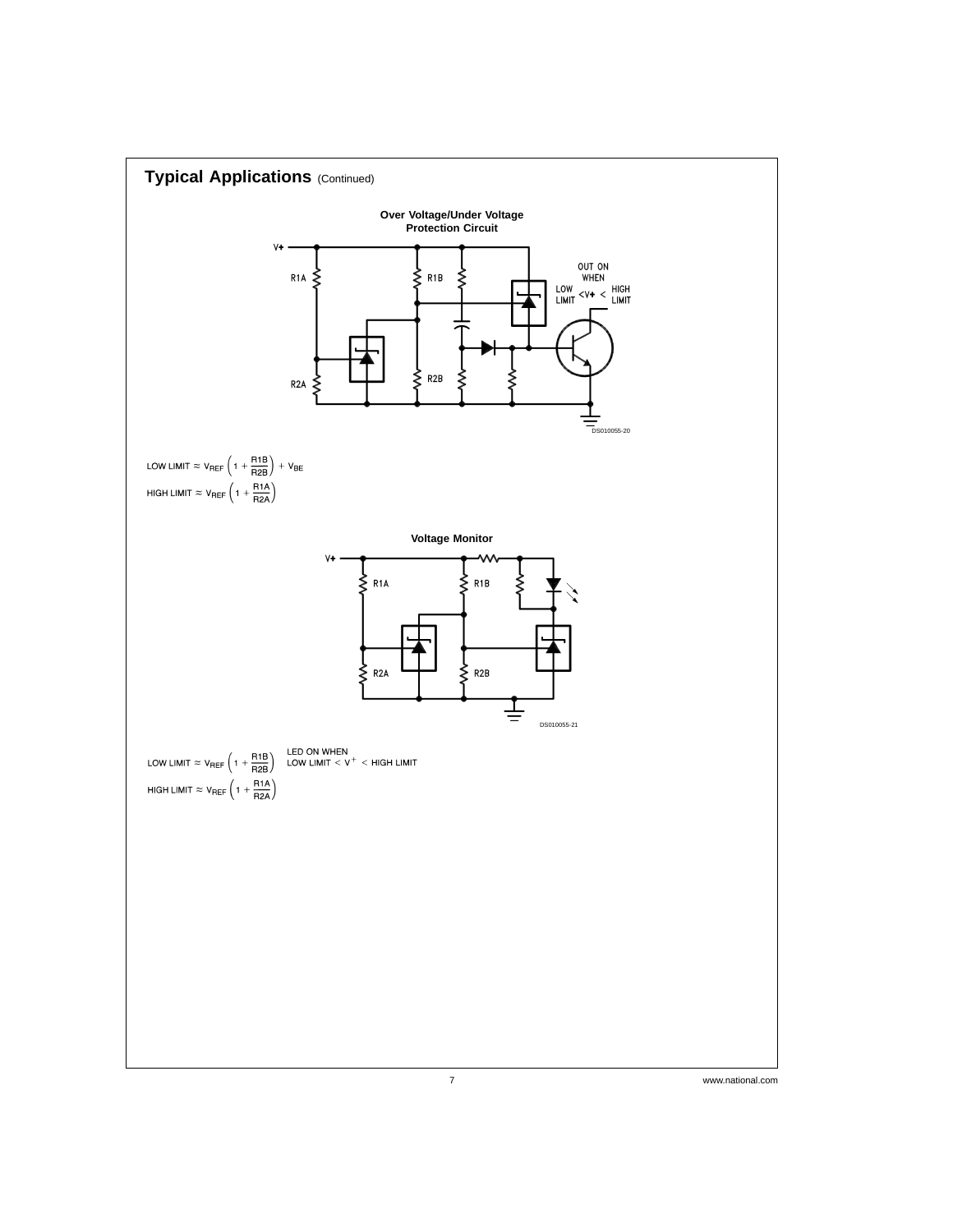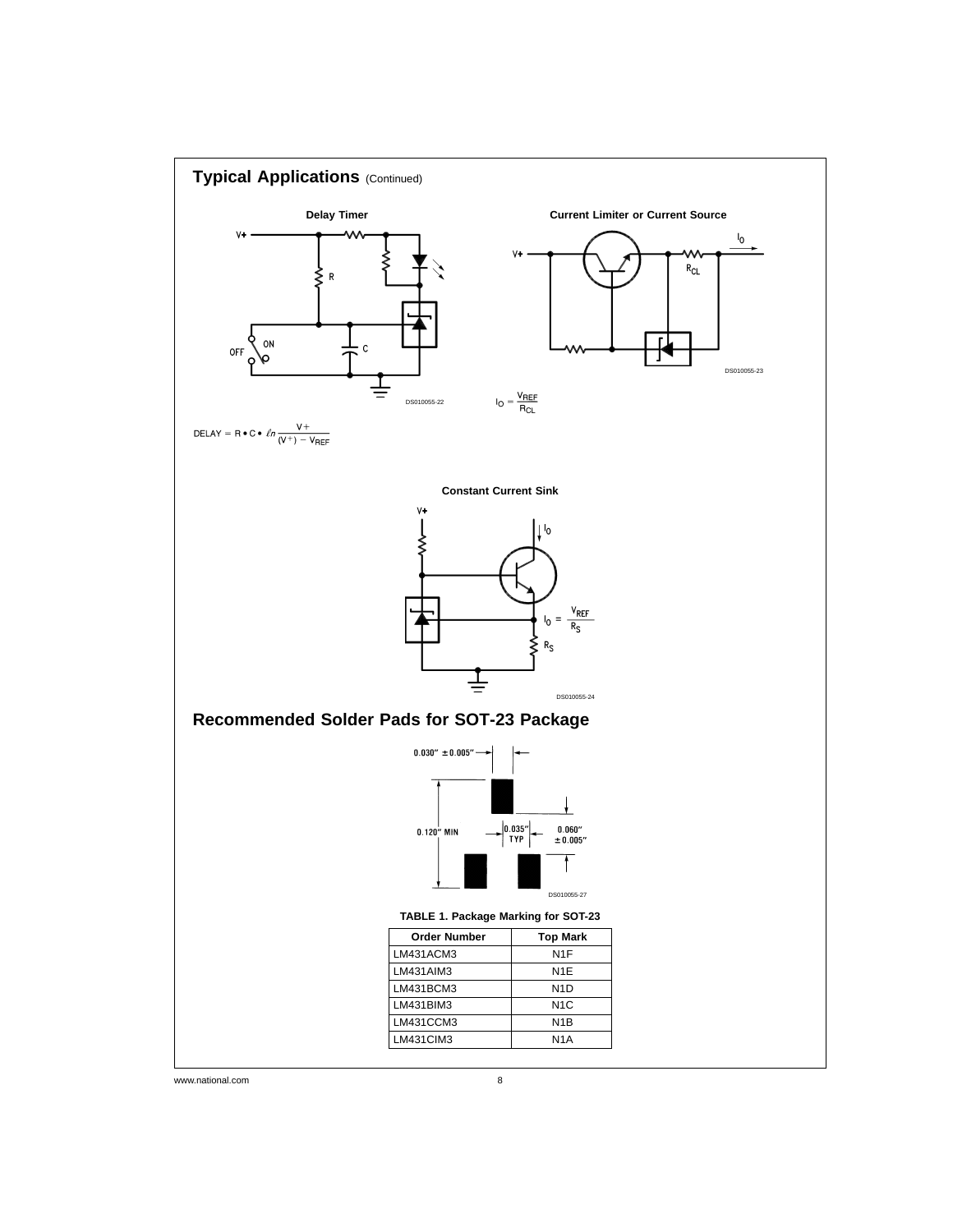